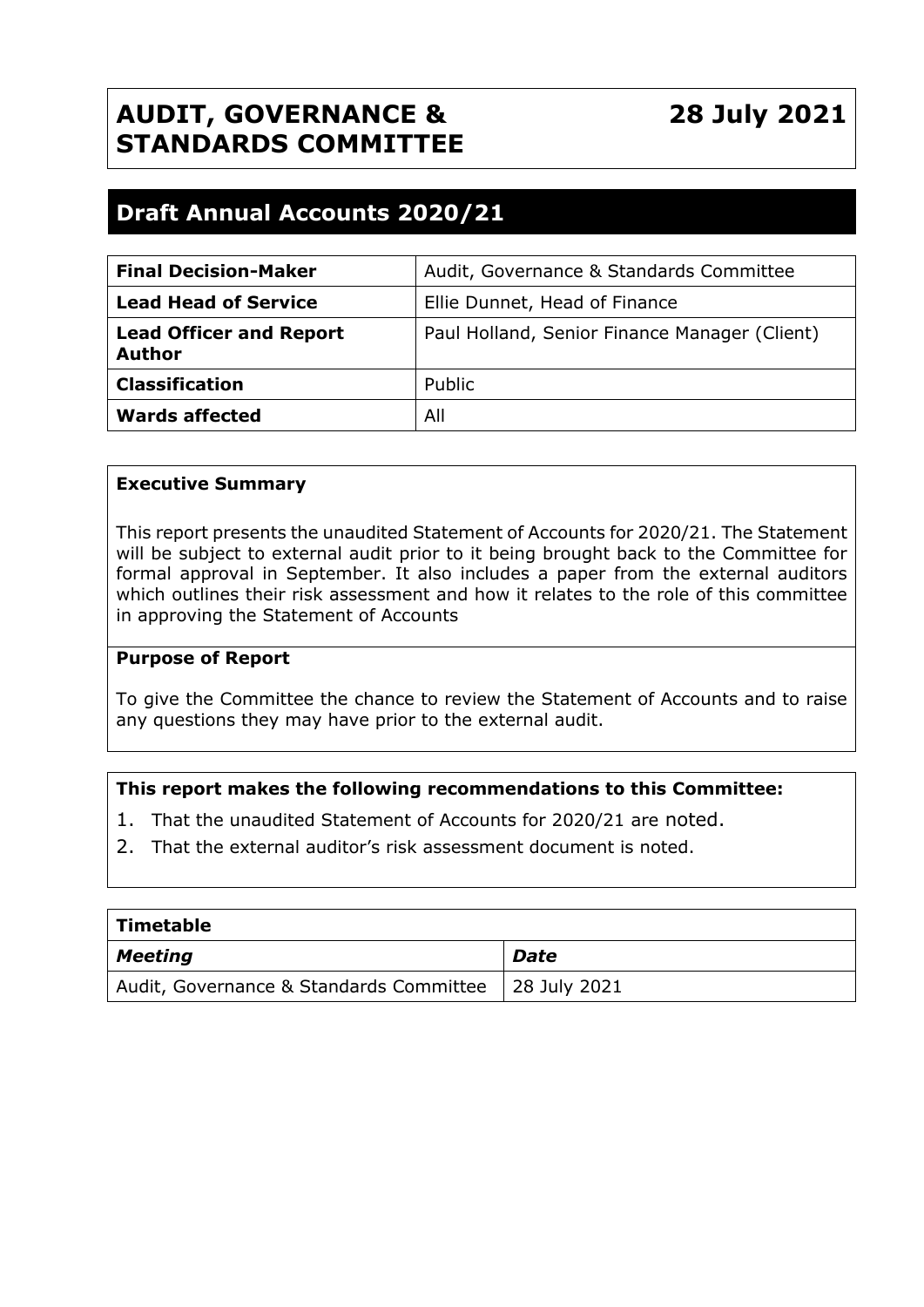# **Draft Annual Accounts 2020/21**

# **1. CROSS-CUTTING ISSUES AND IMPLICATIONS**

| <b>Issue</b>                                              | <b>Implications</b>                                                                                                                                                                                                                                                                                                                                                                                                                                                                                                                                                                                                                                                                                                                  | Sign-off                                                     |
|-----------------------------------------------------------|--------------------------------------------------------------------------------------------------------------------------------------------------------------------------------------------------------------------------------------------------------------------------------------------------------------------------------------------------------------------------------------------------------------------------------------------------------------------------------------------------------------------------------------------------------------------------------------------------------------------------------------------------------------------------------------------------------------------------------------|--------------------------------------------------------------|
| <b>Impact on</b><br><b>Corporate</b><br><b>Priorities</b> | We do not expect the recommendations will<br>by themselves materially affect achievement<br>of corporate priorities. However, they will<br>support the Council's overall achievement of<br>its aims in demonstrating accountability and<br>value for money.                                                                                                                                                                                                                                                                                                                                                                                                                                                                          | Director of<br>Finance and<br><b>Business</b><br>Improvement |
| <b>Cross</b><br><b>Cutting</b><br><b>Objectives</b>       | There is no specific implication, however<br>sound financial management does support the<br>delivery of the Council's cross cutting<br>objectives.                                                                                                                                                                                                                                                                                                                                                                                                                                                                                                                                                                                   | Director of<br>Finance and<br><b>Business</b><br>Improvement |
| <b>Risk</b><br><b>Management</b>                          | This is detailed within section 5.                                                                                                                                                                                                                                                                                                                                                                                                                                                                                                                                                                                                                                                                                                   | Director of<br>Finance and<br><b>Business</b><br>Improvement |
| <b>Financial</b>                                          | The Statement of Accounts provides an<br>overview of income and expenditure for<br>the financial year to 31 March 2021, and<br>details the council's assets, liabilities and<br>reserves at this date.                                                                                                                                                                                                                                                                                                                                                                                                                                                                                                                               | Director of<br>Finance and<br><b>Business</b><br>Improvement |
| <b>Staffing</b>                                           | No implications identified.                                                                                                                                                                                                                                                                                                                                                                                                                                                                                                                                                                                                                                                                                                          | Director of<br>Finance and<br><b>Business</b><br>Improvement |
| Legal                                                     | Under section 151 of the Local Government<br>Act (LGA 1972), the Section 151 Officer has<br>statutory duties in relation to the financial<br>administration and stewardship of the<br>authority, including advising on the corporate<br>financial position and providing financial<br>information.<br>The Council is required to produce a<br>statement of account in accordance with the<br>Accounts and Audit (England) Regulations<br>2015.<br>It is a function of the Audit, Governance and<br>Standards Committee to review and approve<br>the annual statement of accounts and to<br>consider if appropriate accounting policies<br>have been followed and whether there are<br>concerns arising from the financial statements | Team Leader<br>Corporate<br>Governance                       |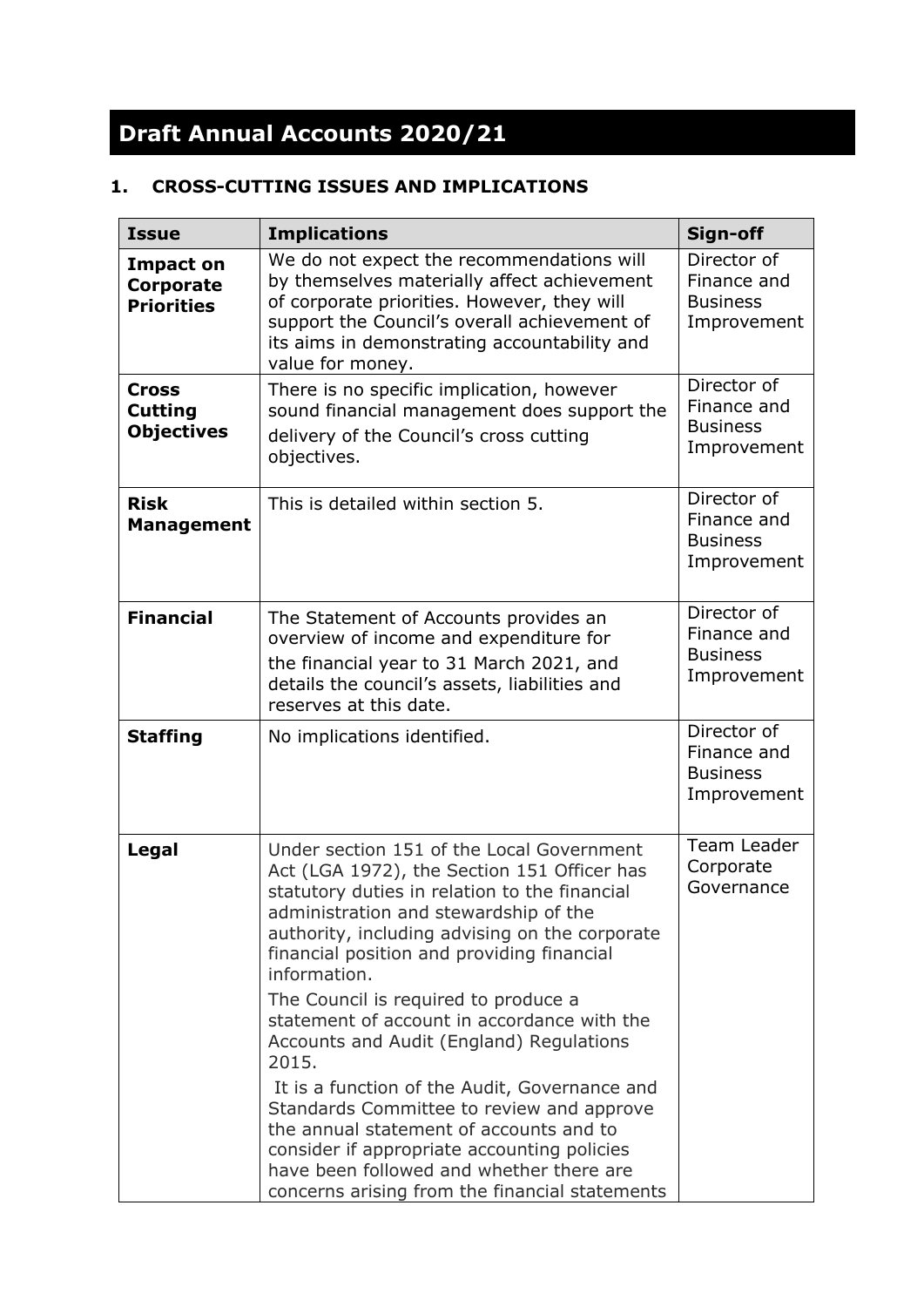|                                                     | or from the audit that need to be brought to<br>the attention of the Policy and Resources<br>Committee or Council.<br>The Statement is required to be signed off by<br>the Director of Finance & Business<br>Improvement by 31 <sup>st</sup> July 2021 and following<br>the external audit to be approved and<br>published by 30 <sup>th</sup> September 2021. |                                                              |
|-----------------------------------------------------|----------------------------------------------------------------------------------------------------------------------------------------------------------------------------------------------------------------------------------------------------------------------------------------------------------------------------------------------------------------|--------------------------------------------------------------|
| <b>Privacy and</b><br>Data<br><b>Protection</b>     | No implications identified.                                                                                                                                                                                                                                                                                                                                    | Director of<br>Finance and<br><b>Business</b><br>Improvement |
| <b>Equalities</b>                                   | No implications identified.                                                                                                                                                                                                                                                                                                                                    | Director of<br>Finance and<br><b>Business</b><br>Improvement |
| <b>Public</b><br><b>Health</b>                      | No implications identified.                                                                                                                                                                                                                                                                                                                                    | Director of<br>Finance and<br><b>Business</b><br>Improvement |
| <b>Crime and</b><br><b>Disorder</b>                 | No implications identified.                                                                                                                                                                                                                                                                                                                                    |                                                              |
| <b>Procurement</b>                                  | No implications identified.                                                                                                                                                                                                                                                                                                                                    | Director of<br>Finance and<br><b>Business</b><br>Improvement |
| <b>Biodiversity</b><br>and Climate<br><b>Change</b> | The implications of this report on biodiversity<br>and climate change have been considered and<br>are;<br>There are no implications on<br>biodiversity and climate change.                                                                                                                                                                                     | Biodiversity<br>and Climate<br>Change<br>Officer             |

# **2. INTRODUCTION AND BACKGROUND**

- 2.1 The Council is required to have its audited Statement of Accounts approved by the Audit, Governance and Standards Committee by 30<sup>th</sup> September 2021 in accordance with the amended Accounts & Audit Regulations.
- 2.2 Prior to that the Statement has to be signed by the Director of Finance & Business Improvement as presenting a true and fair view of the Council's financial position by  $31<sup>st</sup>$  July 2021, and will then be subject to an external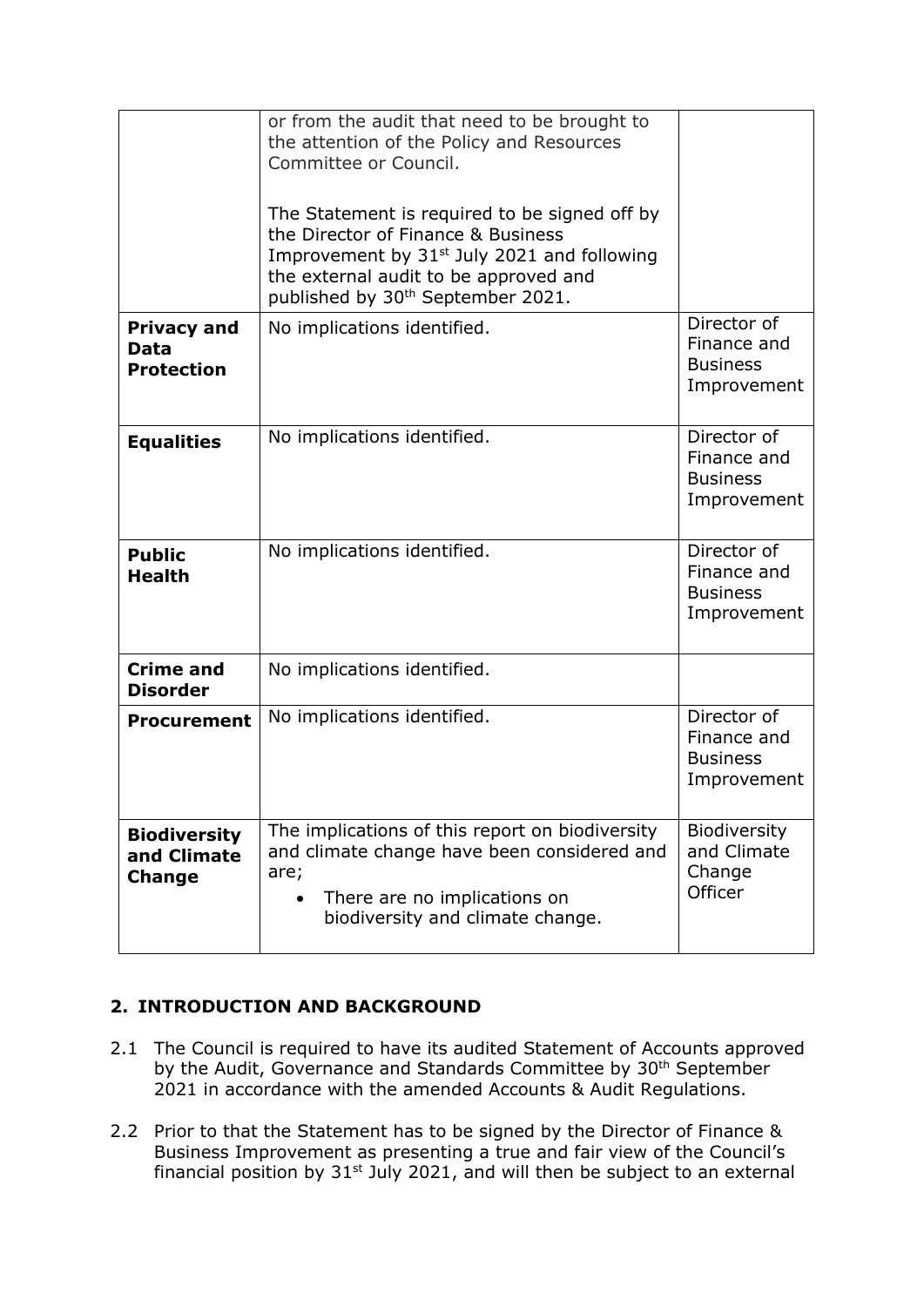audit which is scheduled to commence on 23<sup>rd</sup> August 2021.

- 2.3 This report gives the Committee the opportunity to review the Statement prior to the external audit and to raise any questions they may have.
- 2.4 The Statement of Accounts consists of:

**Narrative Report** – this summarises the Council's performance over the financial year 2020/21 and highlights the most significant elements of the financial statements.

**Comprehensive Income and Expenditure Statement (CIES)** – shows the accounting position of the council, and whether operations have resulted in a net surplus or deficit. The accounting position includes cash payments made to employees and for services, as well as non-cash expenditure such as depreciation and accruals. It also shows all sources of income received and accrued in the year. Accrued expenditure represents the value of goods or services received by the authority by 31 March which have not been paid. Similarly, accrued income represents income due, but not yet received.

**Movement in Reserves Statement** – this is a financial statement which details the balances the council held in reserves at  $31<sup>st</sup>$  March 2021, analysed into usable reserves (such as the general fund, earmarked balances and capital receipts reserve) and unusable reserves (such as the pensions reserve, revaluation reserve and capital adjustment account).

**Balance Sheet** – this can be seen as a 'snapshot' of the authority's financial position at a specific point in time, showing what it owns and owes at 31st March 2021.

**Cash Flow Statement** – sets out the authority's cash receipts and payments during the year, and analyses them into operating, investing and financing activities.

**Accounting Policies and Supporting Notes** – additional information provided to add context to the numbers presented in the main financial statements, and details judgements made by management in preparing this information.

**Collection Fund Statement –** this sets out income and expenditure in relation to Council Tax and Business Rates, and represents the position of the Council's role as a billing authority in collection revenue on behalf of other bodies.

- 2.5 The council's financial statements must comply with CIPFA's Code of Practice on Local Authority Accounting, which is based on International Financial Reporting Standards (IFRS). Both frameworks require a number of complex and detailed disclosures which accompany the main financial statements. of complex and detailed disclosures which accompany the main financial statements.
- 2.6 Due to the impact of the Covid-19 pandemic on local authorities the Government amended the deadlines for the publication and approval of the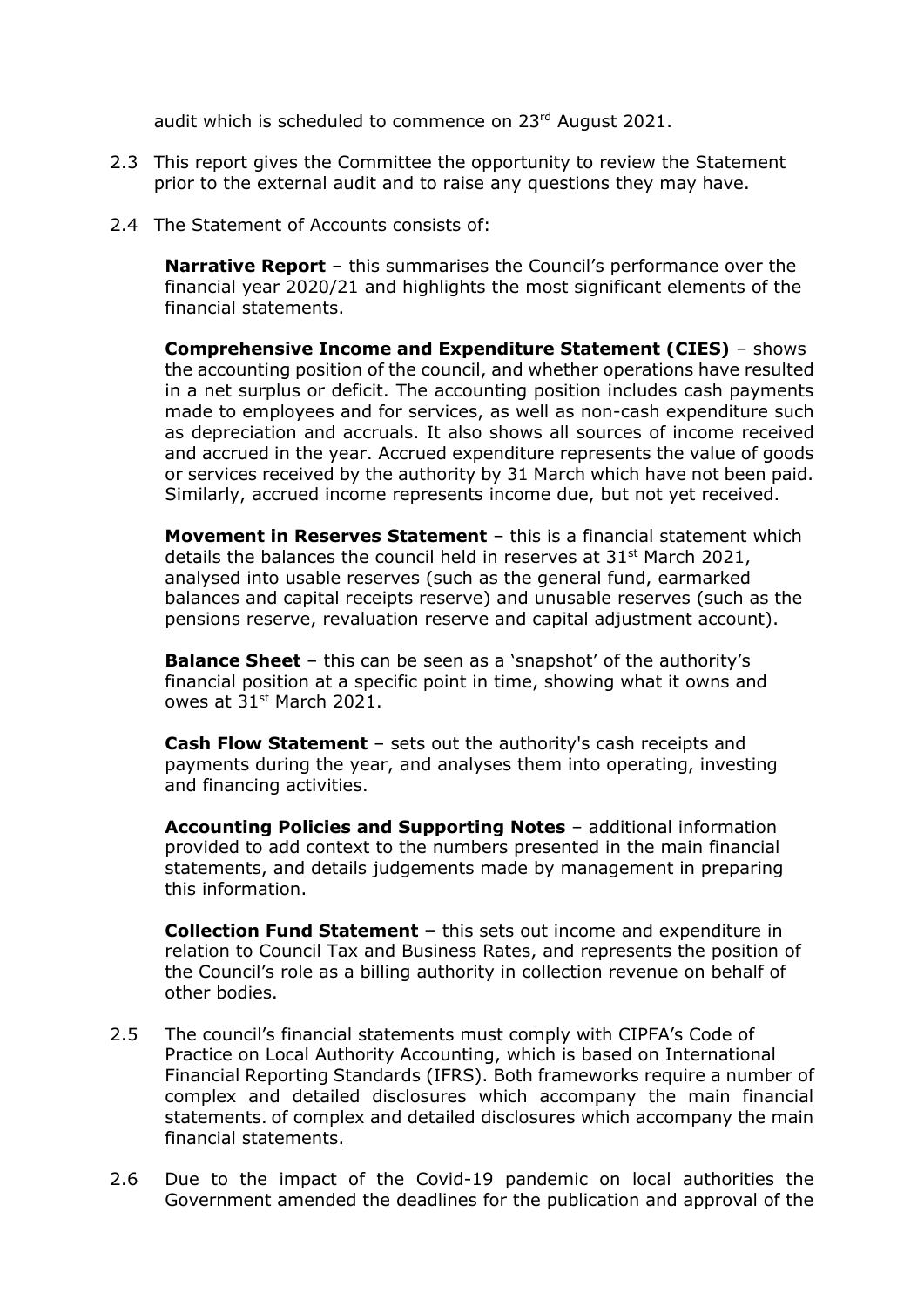accounts. The date for publication was amended from 31st May 2021 to 31st July 2021, and the date for formal approval amended from  $31<sup>st</sup>$  July 2021 to 30th September 2021.

- 2.7 The unaudited version of the Statement is attached at Appendix 1. At this stage members should treat this document as a draft and subject to change.
- 2.8 The headline messages from the Statement of Accounts can be summarised as follows:
	- There has been an increase in the value of Property, Plant & Equipment held on the Balance Sheet following the acquisition of a number of houses for housing temporarily homeless families, along with the costs of refurbishing the Lockmeadow Complex which was acquired in 2019. There has also been significant spend on a number of ongoing developments – the Innovation Centre and the housing developments at Brunswick Street and Union Street.
	- Short term creditors have increased, which primarily reflects grants received by the Council from Central Government to pay over to businesses and individuals adversely affected by the impact of Covid-19.
	- Other Long-Term Liabilities have increased significantly, which reflects the annual remeasurement of the pension fund liability.
	- The items above are also reflected in movements within the usable and unusable reserves. Within the usable reserves a new earmarked reserve of £13.5m has been established to provide funding for future Collection Fund deficits, which are now forecast as a result of the financial impact of Covid-19.

# **3. AUDIT RISK ASSESSMENT**

- 3.1 Attached at Appendix 2 is a document from Grant Thornton (the external auditors) that outlines their approach to risk assessment during the audit and how it relates to the role of the Committee during this process. This paper also details the approach taken by management to calculating accounting estimates which form part of the financial statements. Members are invited to comment on this.
- 3.2 It also includes a series of questions that the auditors have asked of management and their responses. The Committee may wish to consider these responses and whether they are consistent with their understanding of the position.

## **4. AVAILABLE OPTIONS**

4.1 The recommendation being made to the Committee is to note the Statement of Accounts for 2020/21, and the report from the auditors on risk assessment.